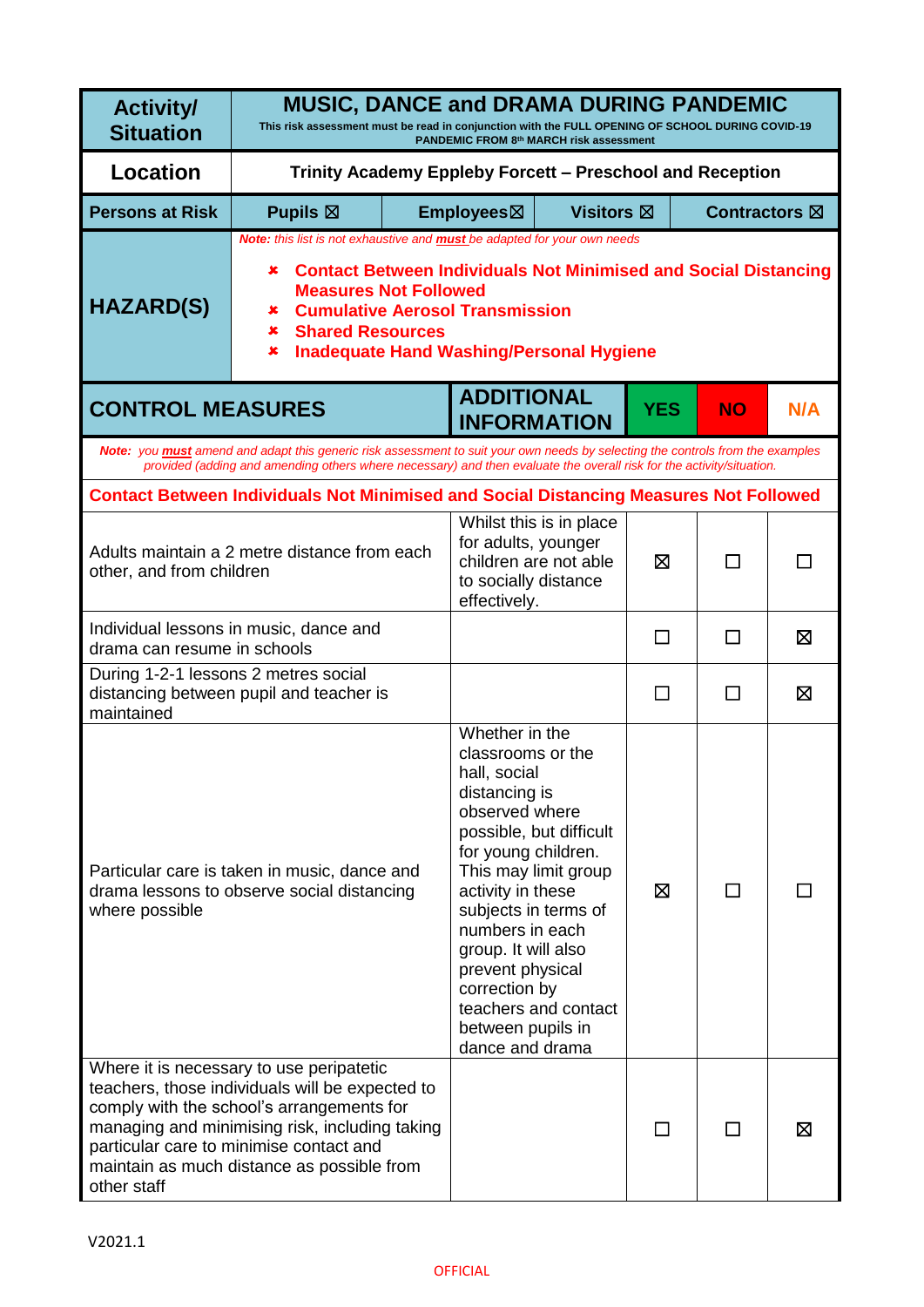| If a teacher is operating on a peripatetic<br>basis, and operating across multiple<br>groups or individuals, it is important that<br>they do not attend a lesson if they are<br>unwell or are having any symptoms<br>associated with coronavirus (COVID-19)<br>such as fever, a new and sustained cough,<br>loss of sense of taste or smell |                                                                                                                                                                                                                                                                |   | $\mathsf{L}$ | ⊠ |
|---------------------------------------------------------------------------------------------------------------------------------------------------------------------------------------------------------------------------------------------------------------------------------------------------------------------------------------------|----------------------------------------------------------------------------------------------------------------------------------------------------------------------------------------------------------------------------------------------------------------|---|--------------|---|
| School ensures that peripatetic teachers<br>maintain distancing requirements with<br>each group they teach                                                                                                                                                                                                                                  |                                                                                                                                                                                                                                                                |   | $\mathsf{L}$ | X |
| School ensures that peripatetic teachers<br>avoid situations where distancing<br>requirements are broken; for an example<br>demonstrating partnering work in dancing                                                                                                                                                                        |                                                                                                                                                                                                                                                                |   | $\mathbf{I}$ | ⊠ |
| School ensures that peripatetic teachers<br>make efforts to reduce the number of<br>groups taught and locations in school<br>worked in, to reduce the number of<br>contacts made                                                                                                                                                            |                                                                                                                                                                                                                                                                |   |              | ⊠ |
| In individual lessons for music, dance and<br>drama, social distancing should be<br>maintained, meaning teachers should not<br>provide physical correction                                                                                                                                                                                  |                                                                                                                                                                                                                                                                |   |              | ⊠ |
| <b>Cumulative Aerosol Transmission</b>                                                                                                                                                                                                                                                                                                      |                                                                                                                                                                                                                                                                |   |              |   |
| Any background or accompanying music is<br>kept to levels which do not encourage teachers<br>or other performers to raise their voices unduly                                                                                                                                                                                               | Staff have signed to<br>comply with our risk<br>assessments.                                                                                                                                                                                                   | ⊠ |              |   |
| Microphones are used to reduce the need for<br>shouting or prolonged periods of loud speaking<br>or singing                                                                                                                                                                                                                                 |                                                                                                                                                                                                                                                                |   |              | ⊠ |
| Performances with an audience do not take<br>place                                                                                                                                                                                                                                                                                          | We are successfully<br>using videos as an<br>alternative to live<br>performances.<br>Consider<br>alternatives such as<br>live streaming and<br>recording<br>performances,<br>subject to the usual<br>safeguarding<br>considerations and<br>parental permission | ⊠ | ΙI           |   |
| Playing instruments and singing in groups<br>should take place outdoors wherever<br>possible                                                                                                                                                                                                                                                | In our main risk<br>assessment - all<br>staff aware.<br>If indoors, consider<br>limiting the numbers<br>in relation to the<br>space                                                                                                                            | ⊠ |              |   |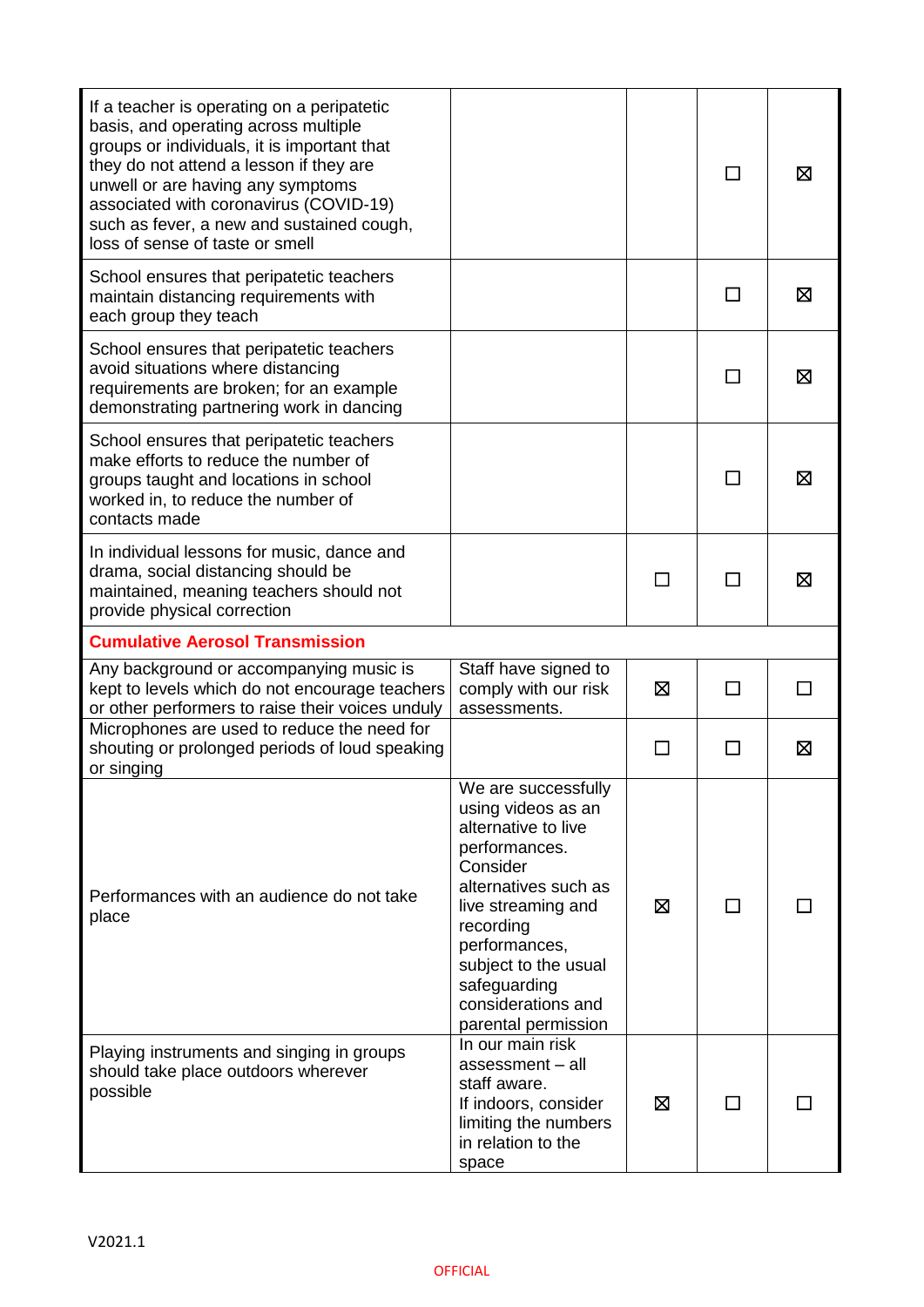| If playing indoors, use a room with as<br>much space as possible, for example,<br>larger rooms                                                                                                                                                                                                                                  | The hall provides<br>some space.<br>Rooms with high<br>ceilings are<br>expected to enable<br>dilution of aerosol<br>transmission                                                        | ⊠ | $\blacksquare$ |   |
|---------------------------------------------------------------------------------------------------------------------------------------------------------------------------------------------------------------------------------------------------------------------------------------------------------------------------------|-----------------------------------------------------------------------------------------------------------------------------------------------------------------------------------------|---|----------------|---|
| If playing indoors, numbers are limited to<br>account for ventilation of the space and<br>the ability to social distance                                                                                                                                                                                                        | In our main risk<br>assessment - all<br>staff aware.                                                                                                                                    | ⊠ | $\Box$         |   |
| If playing indoors, rehearsals are for<br>limited periods of time at a reduced level of<br>loudness using microphones for<br>amplification if necessary                                                                                                                                                                         | In our main risk<br>assessment - all<br>staff aware.                                                                                                                                    | ⊠ | П              |   |
| Singing, wind and brass playing should not<br>take place in larger groups such as choirs<br>and ensembles, or assemblies unless<br>significant space, natural airflow (at least<br>10l/s/person for all present, including<br>audiences) and strict social distancing and<br>mitigation as described below can be<br>maintained | Staff aware                                                                                                                                                                             | ⊠ | $\Box$         |   |
| In the smaller groups where these<br>activities can take place, schools should<br>observe strict social distancing between<br>each singer and player, and between<br>singers and players, and any other people<br>such as conductors, other musicians, or<br>accompanists                                                       | In our main risk<br>assessment - all<br>staff aware.<br>Current guidance is<br>that if the activity is<br>face-to-face and<br>without mitigating<br>actions, 2 metres is<br>appropriate | ⊠ | П              |   |
| Pupils should be positioned back-to-back<br>or side-to-side when playing or singing<br>(rather than face-to-face)                                                                                                                                                                                                               | In our main risk<br>assessment - all<br>staff aware.                                                                                                                                    | ⊠ |                |   |
| Wind and brass players are positioned so<br>that the air from their instrument does not<br>blow into another player                                                                                                                                                                                                             |                                                                                                                                                                                         | П | $\mathsf{L}$   | ⊠ |
| Where practicable, performers should<br>wear a face covering to mitigate mass<br>aerosol expelled during singing                                                                                                                                                                                                                | This is not<br>appropriate for<br>primary age<br>children, who are not<br>expected to wear<br>face coverings.<br><b>Principles of Safer</b><br><b>Singing</b>                           | □ | $\Box$         | ⊠ |
| <b>Shared Resources</b>                                                                                                                                                                                                                                                                                                         |                                                                                                                                                                                         |   |                |   |
| If possible, do not share microphones                                                                                                                                                                                                                                                                                           | If they are shared,<br>follow the guidance<br>on handling<br>equipment                                                                                                                  | П | П              | 区 |
| Avoid sharing instruments and equipment<br>wherever possible                                                                                                                                                                                                                                                                    | Shared resources<br>e.g. percussion (not<br>wind instruments)                                                                                                                           | ⊠ | $\Box$         |   |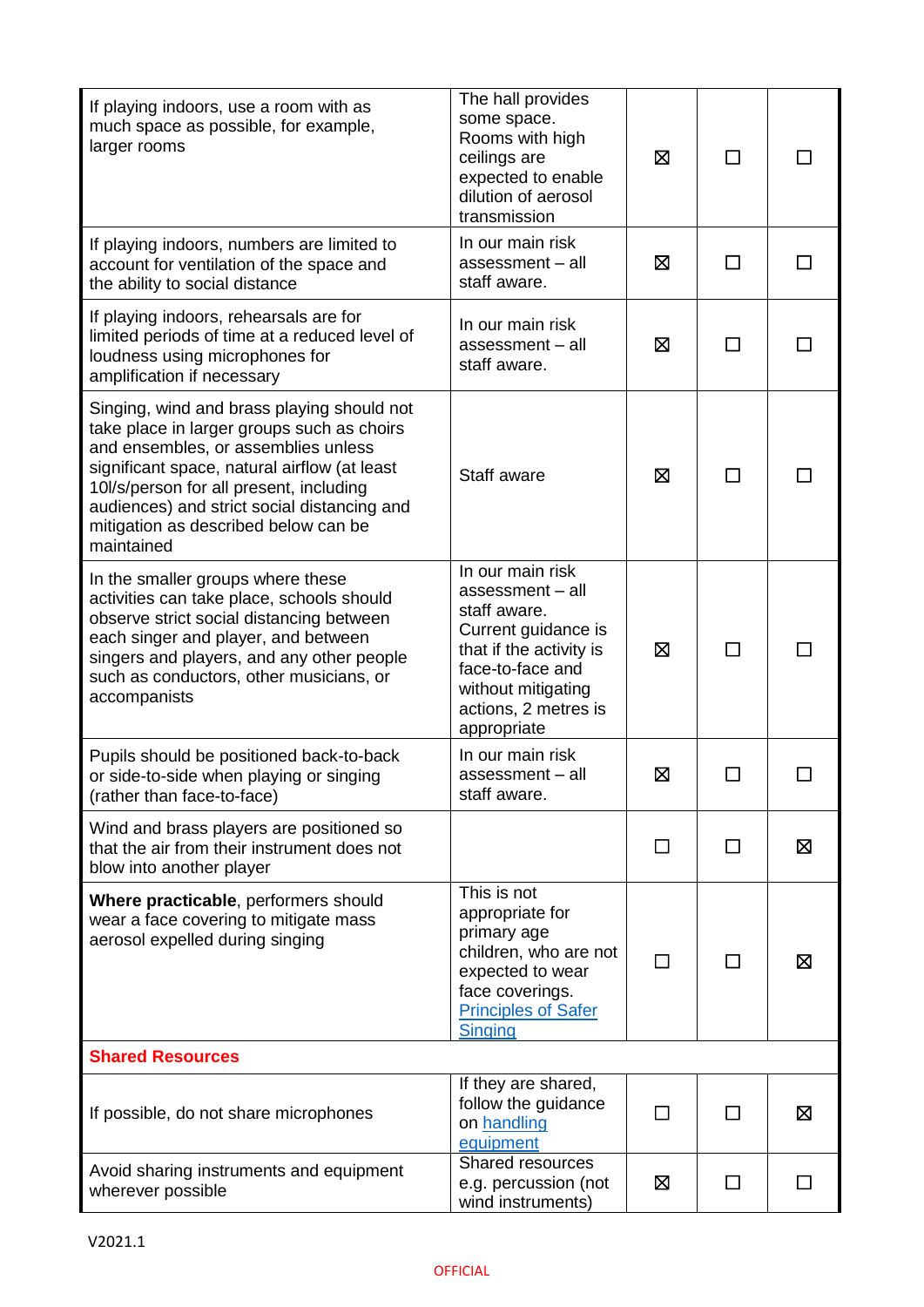|                                                                                                                                                                                                                                                                                | will be cleaned as<br>per the main risk<br>assessment.<br>Place name labels<br>on equipment to<br>help identify the<br>designated user, for<br>example,<br>percussionists' own<br>sticks and mallets                                     |    |              |   |
|--------------------------------------------------------------------------------------------------------------------------------------------------------------------------------------------------------------------------------------------------------------------------------|------------------------------------------------------------------------------------------------------------------------------------------------------------------------------------------------------------------------------------------|----|--------------|---|
| If instruments and equipment have to be<br>shared they are disinfected regularly<br>(including any packing cases, handles,<br>props, chairs, microphones and music<br>stands) and always between users,<br>following government guidance on<br>cleaning and handling equipment | Shared resources<br>e.g. percussion (not<br>wind instruments)<br>will be cleaned as<br>per the main risk<br>assessment.<br>Instruments should<br>be cleaned by the<br>pupils playing them,<br>where possible<br><b>Hygiene: Guidance</b> | ⊠  |              |   |
| Handling of music scores, parts and<br>scripts is limited to the individual using<br>them                                                                                                                                                                                      | Children have their<br>own personal<br>resources or they<br>are shared on the<br>Interactive<br>Whiteboard.                                                                                                                              | ⊠  |              |   |
| The number of suppliers is limited when<br>hiring instruments and equipment                                                                                                                                                                                                    |                                                                                                                                                                                                                                          | ΙI | $\mathbf{I}$ | ⊠ |
| Schools should agree whose responsibility<br>cleaning hired instruments is with the<br>suppliers                                                                                                                                                                               |                                                                                                                                                                                                                                          | ΙI |              | 区 |
| Hire equipment, pupil's own instruments,<br>instruments brought on site by peripatetic<br>teachers, tools or other equipment is<br>cleaned on arrival and before first use                                                                                                     |                                                                                                                                                                                                                                          |    |              | 区 |
| Equipment, pupil's own instruments and<br>instruments brought on site by peripatetic<br>teachers should be stored in a clean<br>location if brought on site before they are<br>needed, and they should be cleaned<br>before first use and before returning the<br>instrument   |                                                                                                                                                                                                                                          |    |              | ⊠ |
| Pick up and drop off collection points are<br>created, to avoid passing equipment such<br>as props, scripts, scores and microphones<br>hand-to-hand                                                                                                                            |                                                                                                                                                                                                                                          |    |              | ⊠ |
| <b>Inadequate Hand Washing/Hygiene</b>                                                                                                                                                                                                                                         |                                                                                                                                                                                                                                          |    |              |   |
| Handwashing, with soap and water, of 20<br>seconds duration takes place before and                                                                                                                                                                                             | Pupils and teachers<br>will wash their hands                                                                                                                                                                                             | ⊠  | $\mathsf{L}$ |   |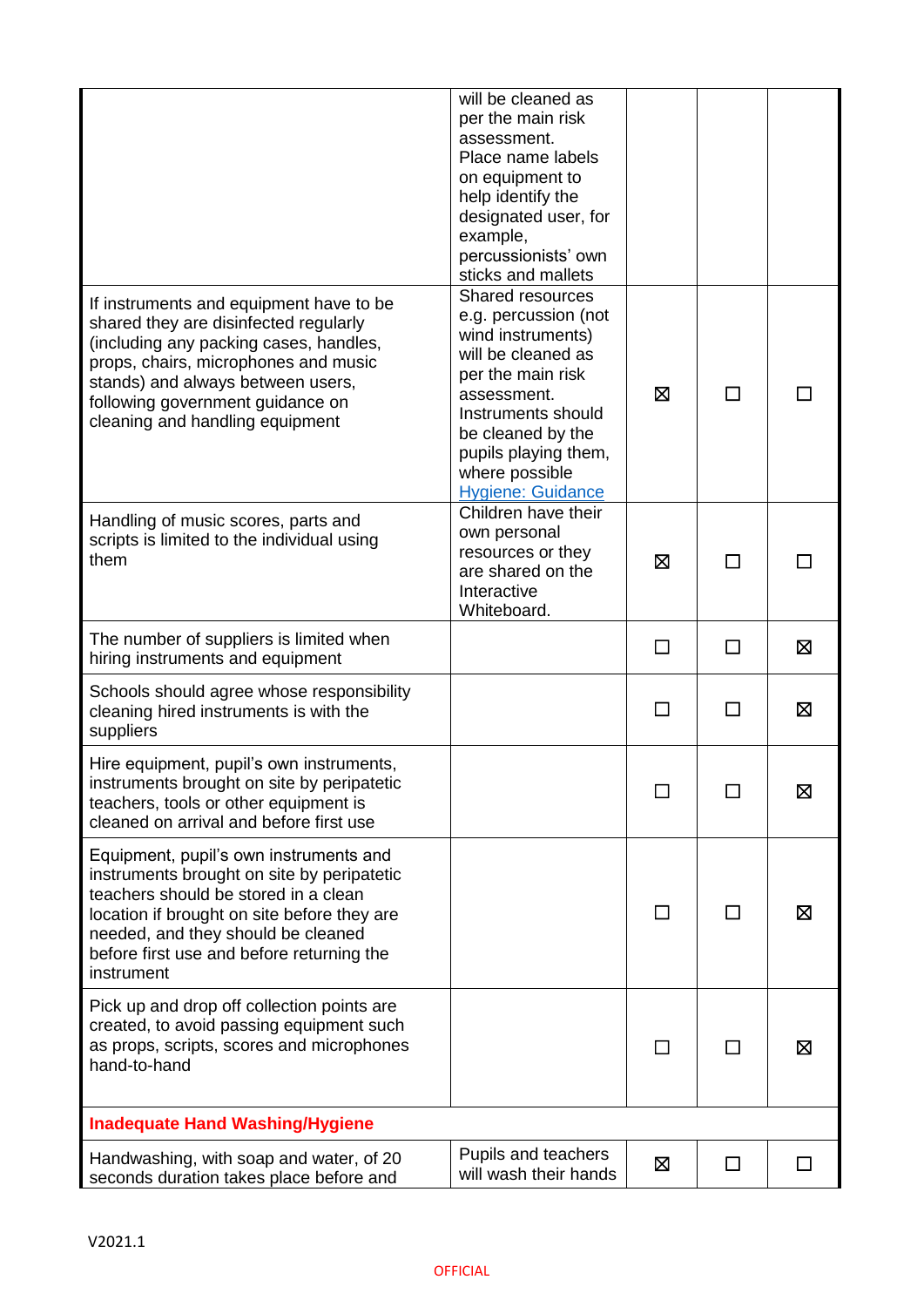| after lessons                                                                                                                   | after handling equipment and before and<br>before and after<br>each lesson.                                                              |  |  |                 |                                                          |                   |                           |                    |
|---------------------------------------------------------------------------------------------------------------------------------|------------------------------------------------------------------------------------------------------------------------------------------|--|--|-----------------|----------------------------------------------------------|-------------------|---------------------------|--------------------|
|                                                                                                                                 | Have you consulted with the people/representatives undertaking the<br>activity as part of the preparation of this risk assessment        |  |  | Yes $\boxtimes$ |                                                          | No <sub>1</sub>   |                           |                    |
| measures                                                                                                                        | What is the level of risk for this activity/situation with existing control                                                              |  |  |                 | <b>High</b><br>$\mathcal{L}^{\mathcal{A}}$               |                   | <b>Med</b><br>$\boxtimes$ | Low<br><b>Tale</b> |
|                                                                                                                                 | Is the risk adequately controlled with existing control measures                                                                         |  |  |                 | Yes $\boxtimes$                                          |                   |                           | No <sub>1</sub>    |
|                                                                                                                                 | Have you identified any further control measures needed to control<br>the risk and recorded them in the action plan                      |  |  |                 | Yes $\square$                                            |                   |                           | No <sub>N</sub>    |
|                                                                                                                                 | <b>ACTION PLAN</b> (insert additional rows if required)                                                                                  |  |  |                 |                                                          | To be actioned by |                           |                    |
|                                                                                                                                 | Further control measures to reduce risks so far as is<br>reasonably practicable                                                          |  |  | <b>Name</b>     | <b>Date</b>                                              |                   |                           |                    |
|                                                                                                                                 |                                                                                                                                          |  |  |                 |                                                          |                   |                           |                    |
|                                                                                                                                 |                                                                                                                                          |  |  |                 |                                                          |                   |                           |                    |
|                                                                                                                                 |                                                                                                                                          |  |  |                 |                                                          |                   |                           |                    |
|                                                                                                                                 |                                                                                                                                          |  |  |                 |                                                          |                   |                           |                    |
| assessment                                                                                                                      | State overall risk level assigned to the task AFTER implementation of<br>control and action plan measures taken as a result of this risk |  |  |                 | <b>High</b><br>ப                                         |                   | <b>Med</b><br>⊠           | Low<br>⊠           |
|                                                                                                                                 | Is such a risk level deemed to be as low as reasonably practical?                                                                        |  |  |                 |                                                          | Yes $\boxtimes$   |                           | No <sub>1</sub>    |
|                                                                                                                                 | Is activity still acceptable with this level of risk?                                                                                    |  |  |                 | Yes $\boxtimes$                                          |                   |                           | No <sub>1</sub>    |
|                                                                                                                                 | If no, has this been escalated to senior leadership team?                                                                                |  |  |                 | Yes $\Box$                                               |                   |                           | No <sub>1</sub>    |
| Assessor(s):<br><b>Mrs K. Williamson</b><br>Signature(s):<br>KWilliamson<br><b>Position(s):</b><br><b>Executive Headteacher</b> |                                                                                                                                          |  |  |                 |                                                          |                   |                           |                    |
| 02.03.2021<br><b>Review Date:</b><br>Date:                                                                                      |                                                                                                                                          |  |  |                 | 15.03.2021<br><b>Weekly review in staff</b><br>briefings |                   |                           |                    |
| <b>Distribution: ALL STAFF</b>                                                                                                  |                                                                                                                                          |  |  |                 |                                                          |                   |                           |                    |